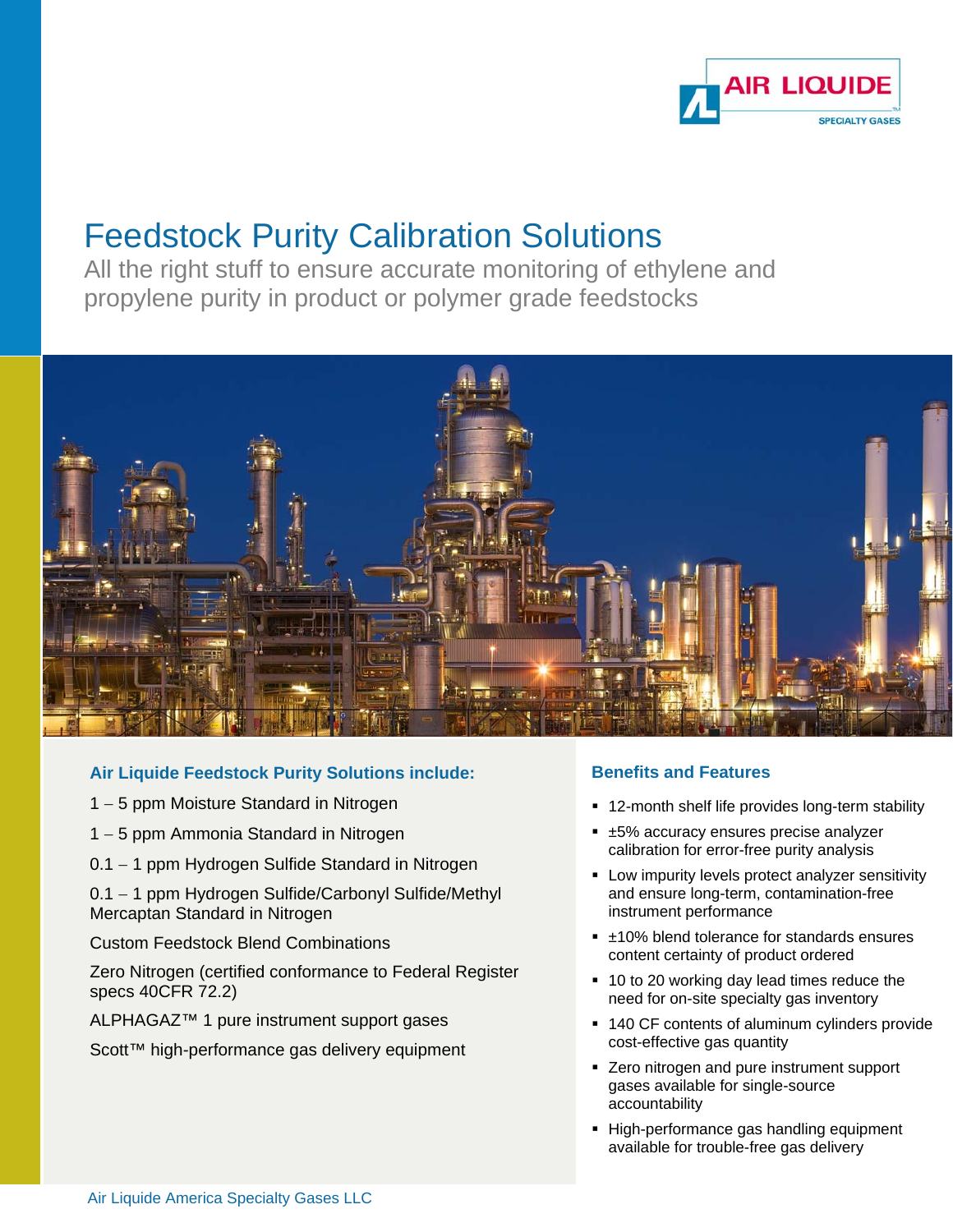## **Impurity analysis of olefin monomers**

Ethylene and propylene are two important feedstocks used as building blocks for many types of resins and plastics, such as polyethylene and polypropylene. These materials are the backbone for numerous industrial and consumer products; billions of pounds are produced every year.

Ethylene and propylene are produced by combining steam with ethane or propane feedstocks in a furnace at about 1500° under relatively low pressure. The "cracked" gas is cooled and compressed, and then the ethylene is separated from ethane by cryogenic distillation. The finished monomer product is dried over a desiccant and then distributed to petrochemical facilities through a complex network of pipelines and underground storage facilities.

Polyethylene and polypropylene are produced at petrochemical facilities using sophisticated processes and exotic catalysts whose selectivity and sensitivity increase all the time. Polymerization catalysts are themselves very expensive and are easily "poisoned" by undesirable impurities in the monomer feedstocks. Frequent catalyst replacement coupled with associated plant shutdowns result in economic losses for the producer.

### **Monitoring trace impurities critical**

Extremely stringent purity specifications and trace impurity analysis of polymer grade ethylene and propylene, even to low ppb levels, have therefore achieved critical importance. Even though these monomers may have been produced to tight purity standards, they can pick up traces of water and other impurities during storage and transportation. As a result, polymer grade ethylene and propylene are sampled and analyzed numerous times along the supply chain, particularly where valuation and custody transfer occurs.

Some of the critical impurities listed in the table below have the power to adversely affect polymerization catalysts. For this reason, it is critical that monomer producers accurately detect and measure one or more of the specified impurities at very low levels.

| <b>Impurity</b>                                                                         | Range            | <b>Typical Limit</b> |
|-----------------------------------------------------------------------------------------|------------------|----------------------|
| <b>Moisture</b>                                                                         | $0.1 - 1$ ppm    | $0.50$ ppm           |
| Ammonia                                                                                 | $0.05 - 1$ ppm   | $0.10$ ppm           |
| Arsine/Phosphine                                                                        | $0.01 - 0.1$ ppm | $0.02$ ppm           |
| <b>Chlorinates:</b> phosgene, chlorine                                                  | $0.01 - 0.1$ ppm | $0.05$ ppm           |
| Halogen Acids: hydrogen chloride,<br>hydrogen fluoride                                  | $0.1 - 1$ ppm    | $0.20$ ppm           |
| <b>Hydrogen Cyanide</b>                                                                 | $0.05 - 1$ ppm   | $0.10$ ppm           |
| <b>Nitrogen Dioxide</b>                                                                 | $0.01 - 0.5$ ppm | $0.05$ ppm           |
| <b>Sulfurs:</b> hydrogen sulfide, carbonyl sulfide,<br>methyl mercaptan, sulfur dioxide | $0.01 - 0.1$ ppm | $0.02$ ppm           |

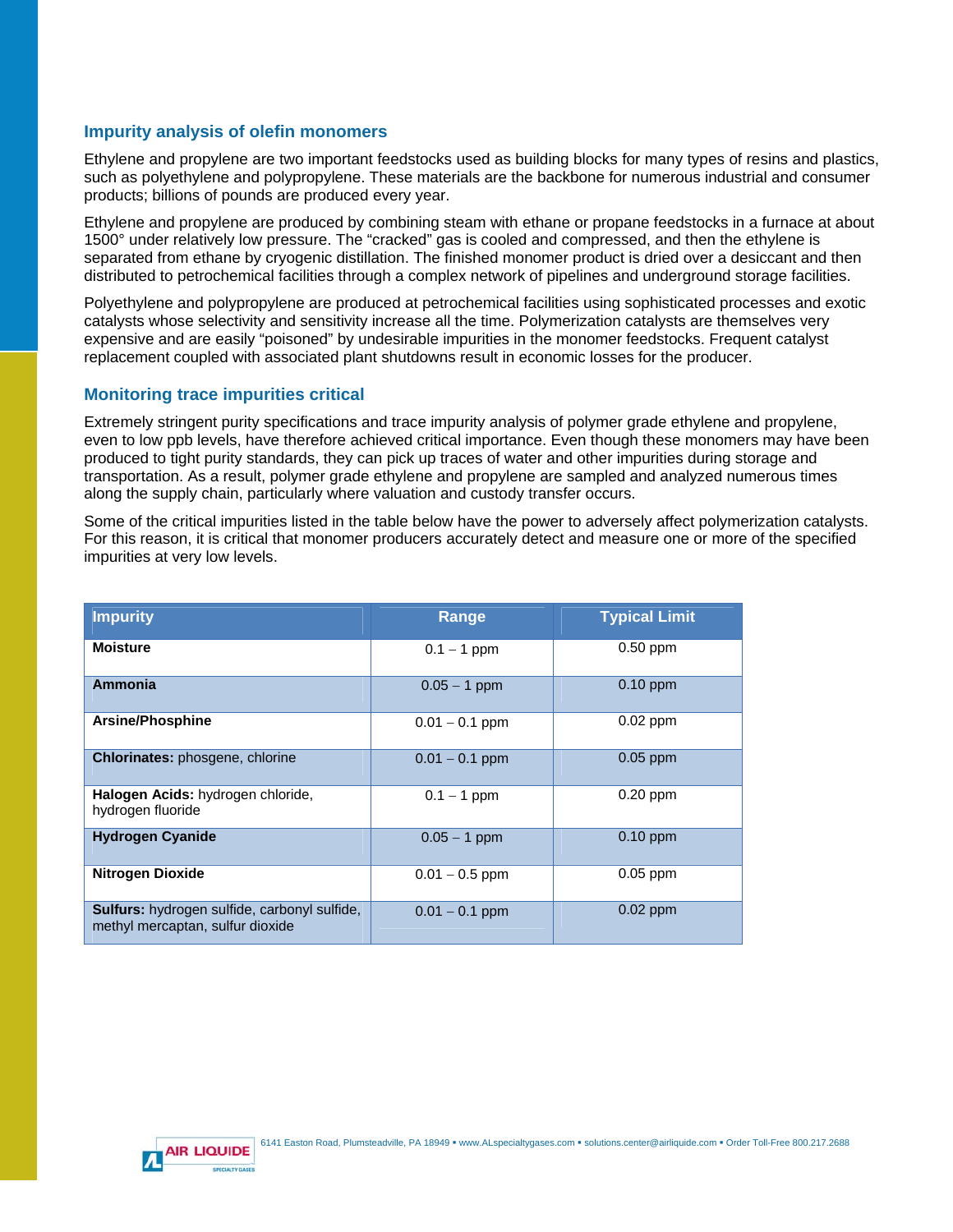# **High-accuracy calibration standards for monitoring feedstock purity**

| <b>Product/</b>                                                                                                                                                                       |                | Cyl         | <b>Contents</b> |                |                                          |                            |
|---------------------------------------------------------------------------------------------------------------------------------------------------------------------------------------|----------------|-------------|-----------------|----------------|------------------------------------------|----------------------------|
| <b>Concentration*</b>                                                                                                                                                                 | <b>Bal</b>     | <b>Size</b> | CF              | m3             | Scott™ Regulators                        | Part No.                   |
| H <sub>2</sub> O Standard<br>$1-5$ ppm                                                                                                                                                | N <sub>2</sub> | 30AL        | 140             | 4              | 211H Two-stage<br>(Heated)               | Q1-211H-580                |
| <b>NH<sub>3</sub></b> Standard<br>$1-5$ ppm                                                                                                                                           | N <sub>2</sub> | 30AL        | 140             | $\overline{4}$ | 215 SS Two-Stage<br>213 SS Single-Stage  | Q1-215B-705<br>Q1-213B-705 |
| <b>H<sub>2</sub>S</b> Standard<br>$0.1 - 1$ ppm                                                                                                                                       | N <sub>2</sub> | 30AL        | 140             | 4              | 215 SS Two-Stage<br>213 SS Single-Stage  | Q1-215B-330<br>Q1-213B-330 |
| <b>Tri-Blend Standard</b><br>$0.1 - 1$ ppm<br>(H <sub>2</sub> S, COS, CH <sub>3</sub> SH)                                                                                             | N <sub>2</sub> | 30AL        | 140             | $\overline{4}$ | 215 SS Two-Stage<br>213 SS Single-Stage  | Q1-215B-330<br>Q1-213B-330 |
| <b>Certified Zero Nitrogen</b><br>99.9995% Min. Purity<br>$CO < 0.5$ ppm<br>$CO2 < 1$ ppm<br>$H2O < 2$ ppm<br>$NOx < 0.1$ ppm<br>$O2 < 0.5$ ppm<br>$SOx < 0.1$ ppm<br>$THC < 0.1$ ppm |                | 30AL        | 140             | 4              | 318 Brass Two-Stage<br>14C Nickel-Plated | Q1-318B-580<br>Q1-14C-580  |

*\* For information regarding other feedstock blend combinations, please contact your Air Liquide representative or call 800.217.2688.* 

# **Complete your feedstock purity solution by using ALPHAGAZ™ 1 pure gases**

Our pure gases provide cost-effective, reliable performance for all petrochemical process control applications. They feature guaranteed low impurity levels that exceed purity recommendations of most laboratory instrument manufacturers, making them the obvious choice for optimal instrument performance and sensitivity.

| <b>ALPHAGAZ</b><br><b>Product</b> | <b>Purity</b> | H <sub>2</sub> O | O <sub>2</sub> | <b>THC</b>  | <b>Scott™ Regulators</b>           |
|-----------------------------------|---------------|------------------|----------------|-------------|------------------------------------|
| Air                               | <b>NA</b>     | $<$ 3 ppm        | $20 - 22%$     | $< 0.1$ ppm | 318 Brass Two-Stage<br>Q1-318B-590 |
| <b>Argon</b>                      | 99.999%       | $<$ 3 ppm        | $<$ 2 ppm      | $< 0.5$ ppm | 318 Brass Two-Stage<br>Q1-318B-580 |
| <b>Helium</b>                     | 99.999%       | $<$ 3 ppm        | $< 2$ ppm      | $< 0.5$ ppm | 318 Brass Two-Stage<br>Q1-318B-580 |
| <b>Hydrogen</b>                   | 99.999%       | $<$ 3 ppm        | $< 2$ ppm      | $< 0.5$ ppm | 318 Brass Two-Stage<br>Q1-318B-350 |
| <b>Nitrogen</b>                   | 99.999%       | $<$ 3 ppm        | $< 2$ ppm      | $< 0.5$ ppm | 318 Brass Two-Stage<br>Q1-318B-580 |
| Oxygen                            | 99.999%       | $<$ 3 ppm        | <b>NA</b>      | $< 0.5$ ppm | 318 Brass Two-Stage<br>Q1-318B-540 |